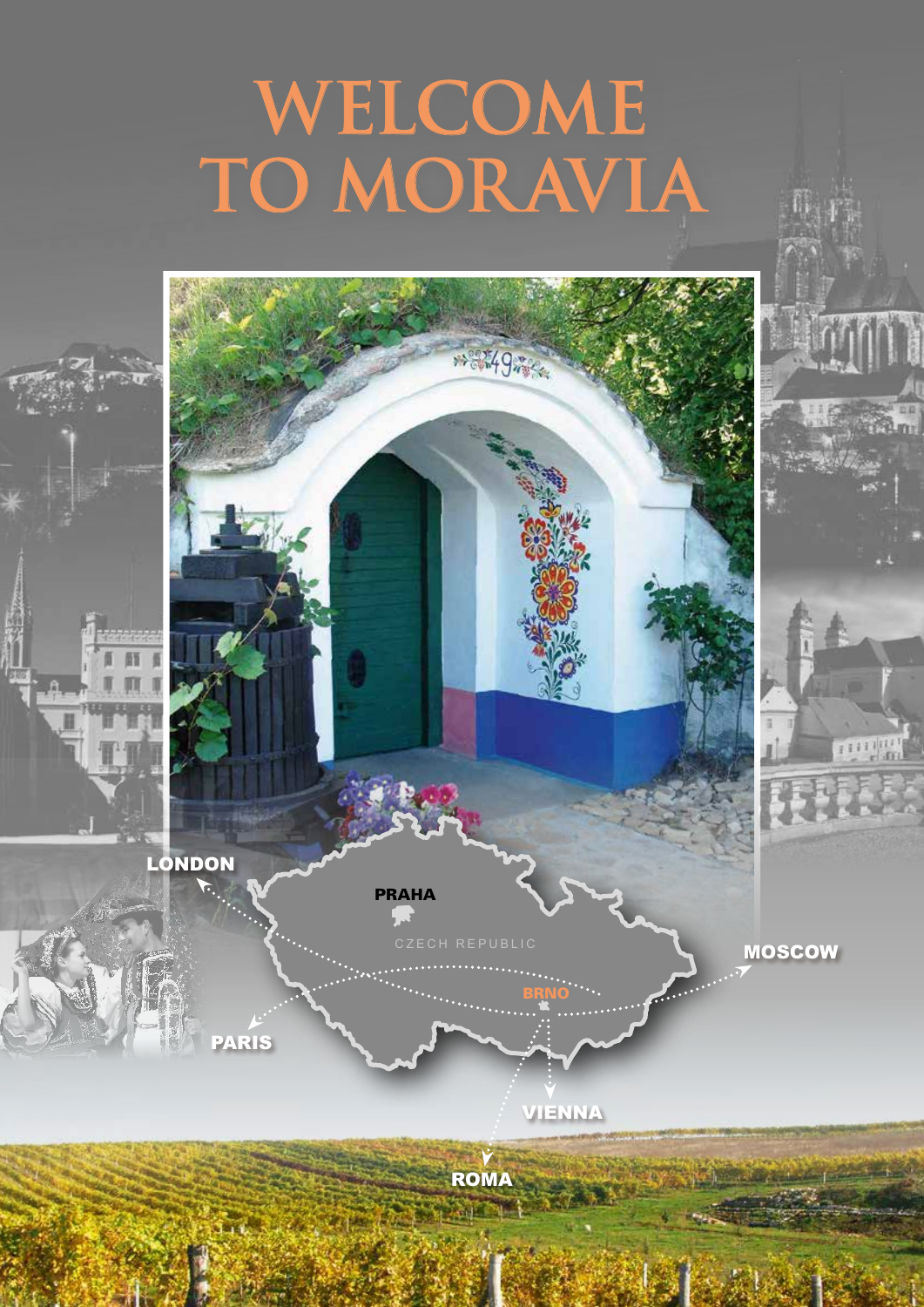





### **SPA HODONÍN**

In Hodonín spa we is our healing source iodine-bromic mineral water named Solanka. This is usually compared to a Dead Sea water. Treatment is focused mainly on: inflammation and degenerative backbone illnesses, arthrosis after operation and after accident treatment of backbone, degenerative illnesses of musscles and sinews, sklerosis multiplex, Parkinson disease, polyneuropathy, ostheoporosis, blood-vessel of acral parts, vain and lymphatic systém, hypertensis.

*www.laznehodonin.cz*





### **SPA LEDNICE**

Spa house Perla in Lednice is a modern rehabilitation centre very close to garden od Lednice Chateau. Spa offers complex treatment and rehabilitation service thanks to iodine-bromic mineral water effect which has a beneficial impact for movement and bloodstream system as well as for neurological and gynecological issues and for after burning care.

*www.lednicelazne.cz*





### **SPA OSTROŽSKÁ NOVÁ VES**

Sulfur spa Ostrožská Nová Ves are using mineral sulfur streams for a spa treatment of movement disfunctions and skin issues especially for a psoriasis. The main aim is to get the psoriasis under control. Due to tactical treatment we are able to reach big improvements for a different time

periods of months or years. Other illnesses we treat are: movement disfunctions (backaches and knuckles), skin (like acne), bloodstream issues, neurological issues. *www.laznenovaves.cz*





#### **SPA KOSTELEC**

Kostelec Spa were set up by austrian aristocrat family Seilern Aspang in 1742. In the 90´s decade oif the last century the spa was reconstructed and reopened for a movement disfunction treatment (knuckles, back, cervical spine). Curative stream with a high content of sulfur-hydrogen is appropriate for treatment of skin illnesses as an atopic eczema, psoriasis or acne.

*www.hotel-kostelec.cz*





### **SPA TEPLICE NAD BEČVOU**

In spa Teplice nad Bečvou, thanks to unique natural source – mineral water rich for a carbon dioxide we help your heart as well as blood vessels and a whole organism. We offer early cardiorehabilitation to patietnts after cardio surgeries. Further we also treat diseases e.g.: oncological, metabolism issues and diabetological issues, movement disorders or nervous systém. We are able to treat childen from 1,5 years old.

*www.ltnb.cz*



# **HACOVICE**

### **SPA LUHAČOVICE**

The unique curative streams put Luhačovice between the best treatment spas in Europe for respirational and other illnesses. Curative water help in treating of respiration, movement disfunction, diabetes, digestive tract, bloodstream and oncological issues. Succesfully we treat childen from 1,5 years old suffering from respiration and lungs issues.

*www.LazneLuhacovice.cz*